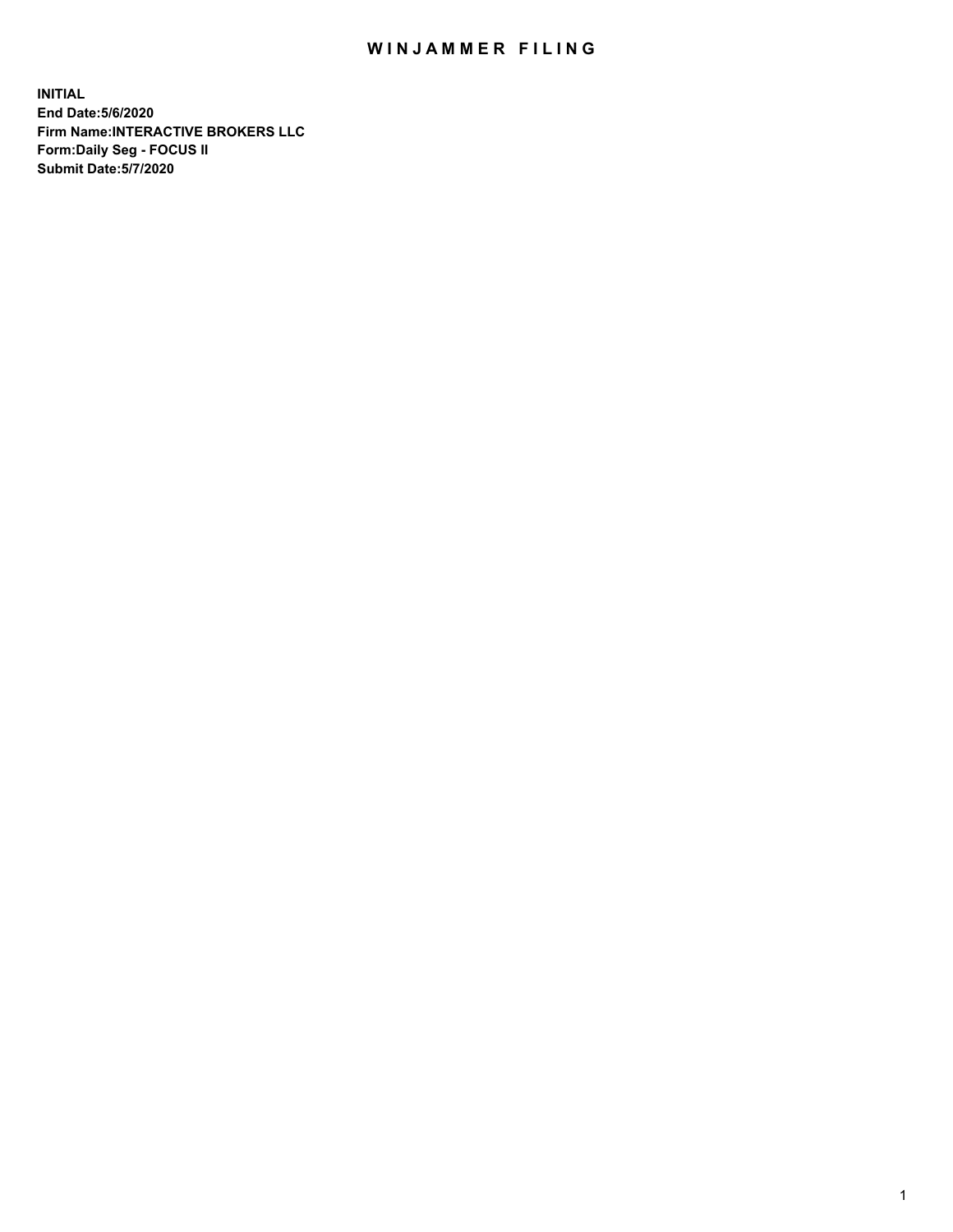**INITIAL End Date:5/6/2020 Firm Name:INTERACTIVE BROKERS LLC Form:Daily Seg - FOCUS II Submit Date:5/7/2020 Daily Segregation - Cover Page**

| Name of Company                                                                                                                                                                                                                                                                                                                | <b>INTERACTIVE BROKERS LLC</b>                                                                 |
|--------------------------------------------------------------------------------------------------------------------------------------------------------------------------------------------------------------------------------------------------------------------------------------------------------------------------------|------------------------------------------------------------------------------------------------|
| <b>Contact Name</b>                                                                                                                                                                                                                                                                                                            | James Menicucci                                                                                |
| <b>Contact Phone Number</b>                                                                                                                                                                                                                                                                                                    | 203-618-8085                                                                                   |
| <b>Contact Email Address</b>                                                                                                                                                                                                                                                                                                   | jmenicucci@interactivebrokers.c<br>om                                                          |
| FCM's Customer Segregated Funds Residual Interest Target (choose one):<br>a. Minimum dollar amount: ; or<br>b. Minimum percentage of customer segregated funds required:% ; or<br>c. Dollar amount range between: and; or<br>d. Percentage range of customer segregated funds required between: % and %.                       | $\overline{\mathbf{0}}$<br>$\overline{\mathbf{0}}$<br>155,000,000 245,000,000<br><u>00</u>     |
| FCM's Customer Secured Amount Funds Residual Interest Target (choose one):<br>a. Minimum dollar amount: ; or<br>b. Minimum percentage of customer secured funds required:%; or<br>c. Dollar amount range between: and; or<br>d. Percentage range of customer secured funds required between:% and%.                            | $\overline{\mathbf{0}}$<br>$\overline{\mathbf{0}}$<br>80,000,000 120,000,000<br>0 <sub>0</sub> |
| FCM's Cleared Swaps Customer Collateral Residual Interest Target (choose one):<br>a. Minimum dollar amount: ; or<br>b. Minimum percentage of cleared swaps customer collateral required:% ; or<br>c. Dollar amount range between: and; or<br>d. Percentage range of cleared swaps customer collateral required between:% and%. | $\frac{0}{0}$<br>$\underline{0}$ $\underline{0}$<br>0 <sub>0</sub>                             |

Attach supporting documents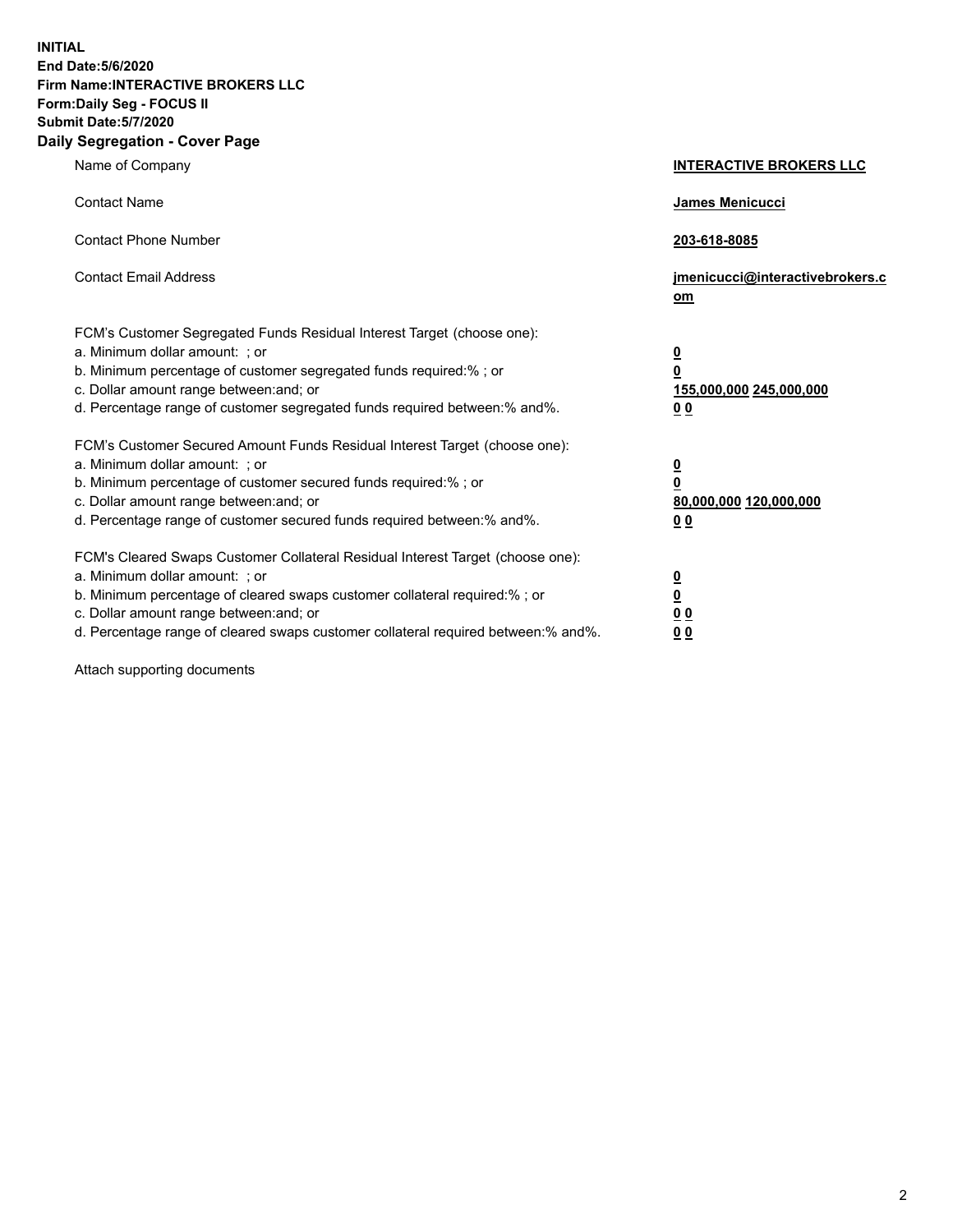**INITIAL End Date:5/6/2020 Firm Name:INTERACTIVE BROKERS LLC Form:Daily Seg - FOCUS II Submit Date:5/7/2020 Daily Segregation - Secured Amounts**

|     | Foreign Futures and Foreign Options Secured Amounts                                         |                                                        |
|-----|---------------------------------------------------------------------------------------------|--------------------------------------------------------|
|     | Amount required to be set aside pursuant to law, rule or regulation of a foreign            | $0$ [7305]                                             |
|     | government or a rule of a self-regulatory organization authorized thereunder                |                                                        |
| 1.  | Net ledger balance - Foreign Futures and Foreign Option Trading - All Customers             |                                                        |
|     | A. Cash                                                                                     | 583,338,172 [7315]                                     |
|     | B. Securities (at market)                                                                   | $0$ [7317]                                             |
| 2.  | Net unrealized profit (loss) in open futures contracts traded on a foreign board of trade   | 3,499,109 [7325]                                       |
| 3.  | Exchange traded options                                                                     |                                                        |
|     | a. Market value of open option contracts purchased on a foreign board of trade              | 47,137 [7335]                                          |
|     | b. Market value of open contracts granted (sold) on a foreign board of trade                | -184,191 <sub>[7337]</sub>                             |
| 4.  | Net equity (deficit) (add lines 1.2. and 3.)                                                | 586,700,227 [7345]                                     |
| 5.  | Account liquidating to a deficit and account with a debit balances - gross amount           | 9,304 [7351]                                           |
|     | Less: amount offset by customer owned securities                                            | 0 [7352] 9,304 [7354]                                  |
| 6.  | Amount required to be set aside as the secured amount - Net Liquidating Equity              | 586,709,531 [7355]                                     |
|     | Method (add lines 4 and 5)                                                                  |                                                        |
| 7.  | Greater of amount required to be set aside pursuant to foreign jurisdiction (above) or line | 586,709,531 [7360]                                     |
|     | 6.                                                                                          |                                                        |
|     | FUNDS DEPOSITED IN SEPARATE REGULATION 30.7 ACCOUNTS                                        |                                                        |
| 1.  | Cash in banks                                                                               |                                                        |
|     | A. Banks located in the United States                                                       | 113,394,806 [7500]                                     |
|     | B. Other banks qualified under Regulation 30.7                                              | 0 [7520] 113,394,806 [7530]                            |
| 2.  | Securities                                                                                  |                                                        |
|     | A. In safekeeping with banks located in the United States                                   | 479,813,400 [7540]                                     |
|     | B. In safekeeping with other banks qualified under Regulation 30.7                          | 0 [7560] 479,813,400 [7570]                            |
| 3.  | Equities with registered futures commission merchants                                       |                                                        |
|     | A. Cash                                                                                     | $0$ [7580]                                             |
|     | <b>B.</b> Securities                                                                        | $0$ [7590]                                             |
|     | C. Unrealized gain (loss) on open futures contracts                                         | $0$ [7600]                                             |
|     | D. Value of long option contracts                                                           | $0$ [7610]                                             |
|     | E. Value of short option contracts                                                          | 0 [7615] 0 [7620]                                      |
| 4.  | Amounts held by clearing organizations of foreign boards of trade                           |                                                        |
|     | A. Cash                                                                                     | $0$ [7640]                                             |
|     | <b>B.</b> Securities                                                                        | $0$ [7650]                                             |
|     | C. Amount due to (from) clearing organization - daily variation                             | $0$ [7660]                                             |
|     | D. Value of long option contracts                                                           | $0$ [7670]                                             |
|     | E. Value of short option contracts                                                          | 0 [7675] 0 [7680]                                      |
| 5.  | Amounts held by members of foreign boards of trade                                          |                                                        |
|     | A. Cash                                                                                     | 116,314,951 [7700]                                     |
|     | <b>B.</b> Securities                                                                        | $0$ [7710]                                             |
|     | C. Unrealized gain (loss) on open futures contracts                                         | 1,753,575 [7720]                                       |
|     | D. Value of long option contracts                                                           | 47,137 [7730]                                          |
|     | E. Value of short option contracts                                                          | <mark>-184,191</mark> [7735] <u>117,931,472</u> [7740] |
| 6.  | Amounts with other depositories designated by a foreign board of trade                      | $0$ [7760]                                             |
| 7.  | Segregated funds on hand                                                                    | $0$ [7765]                                             |
| 8.  | Total funds in separate section 30.7 accounts                                               | 711,139,678 [7770]                                     |
| 9.  | Excess (deficiency) Set Aside for Secured Amount (subtract line 7 Secured Statement         | 124,430,147 [7380]                                     |
|     | Page 1 from Line 8)                                                                         |                                                        |
| 10. | Management Target Amount for Excess funds in separate section 30.7 accounts                 | 80,000,000 [7780]                                      |
| 11. | Excess (deficiency) funds in separate 30.7 accounts over (under) Management Target          | 44,430,147 [7785]                                      |
|     |                                                                                             |                                                        |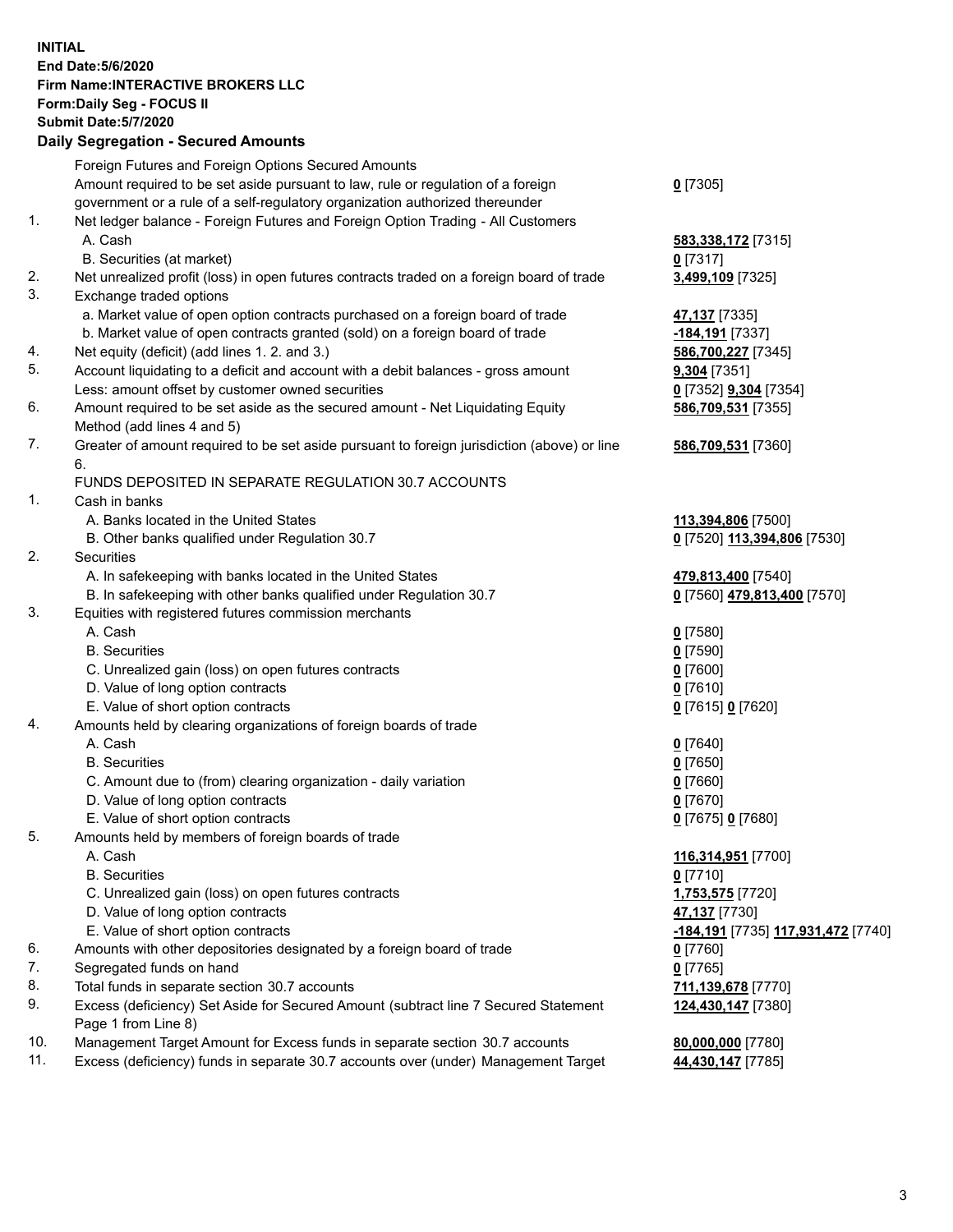**INITIAL End Date:5/6/2020 Firm Name:INTERACTIVE BROKERS LLC Form:Daily Seg - FOCUS II Submit Date:5/7/2020 Daily Segregation - Segregation Statement** SEGREGATION REQUIREMENTS(Section 4d(2) of the CEAct) 1. Net ledger balance A. Cash **6,094,686,395** [7010] B. Securities (at market) **0** [7020] 2. Net unrealized profit (loss) in open futures contracts traded on a contract market **-91,830,636** [7030] 3. Exchange traded options A. Add market value of open option contracts purchased on a contract market **367,883,505** [7032] B. Deduct market value of open option contracts granted (sold) on a contract market **-332,414,205** [7033] 4. Net equity (deficit) (add lines 1, 2 and 3) **6,038,325,059** [7040] 5. Accounts liquidating to a deficit and accounts with debit balances - gross amount **79,499,841** [7045] Less: amount offset by customer securities **0** [7047] **79,499,841** [7050] 6. Amount required to be segregated (add lines 4 and 5) **6,117,824,900** [7060] FUNDS IN SEGREGATED ACCOUNTS 7. Deposited in segregated funds bank accounts A. Cash **2,886,717,520** [7070] B. Securities representing investments of customers' funds (at market) **1,626,392,150** [7080] C. Securities held for particular customers or option customers in lieu of cash (at market) **0** [7090] 8. Margins on deposit with derivatives clearing organizations of contract markets A. Cash **506,334,215** [7100] B. Securities representing investments of customers' funds (at market) **1,367,914,531** [7110] C. Securities held for particular customers or option customers in lieu of cash (at market) **0** [7120] 9. Net settlement from (to) derivatives clearing organizations of contract markets **21,945,319** [7130] 10. Exchange traded options A. Value of open long option contracts **367,321,193** [7132] B. Value of open short option contracts **-332,021,458** [7133] 11. Net equities with other FCMs A. Net liquidating equity **0** [7140] B. Securities representing investments of customers' funds (at market) **0** [7160] C. Securities held for particular customers or option customers in lieu of cash (at market) **0** [7170] 12. Segregated funds on hand **0** [7150] 13. Total amount in segregation (add lines 7 through 12) **6,444,603,470** [7180] 14. Excess (deficiency) funds in segregation (subtract line 6 from line 13) **326,778,570** [7190] 15. Management Target Amount for Excess funds in segregation **155,000,000** [7194] 16. Excess (deficiency) funds in segregation over (under) Management Target Amount Excess **171,778,570** [7198]